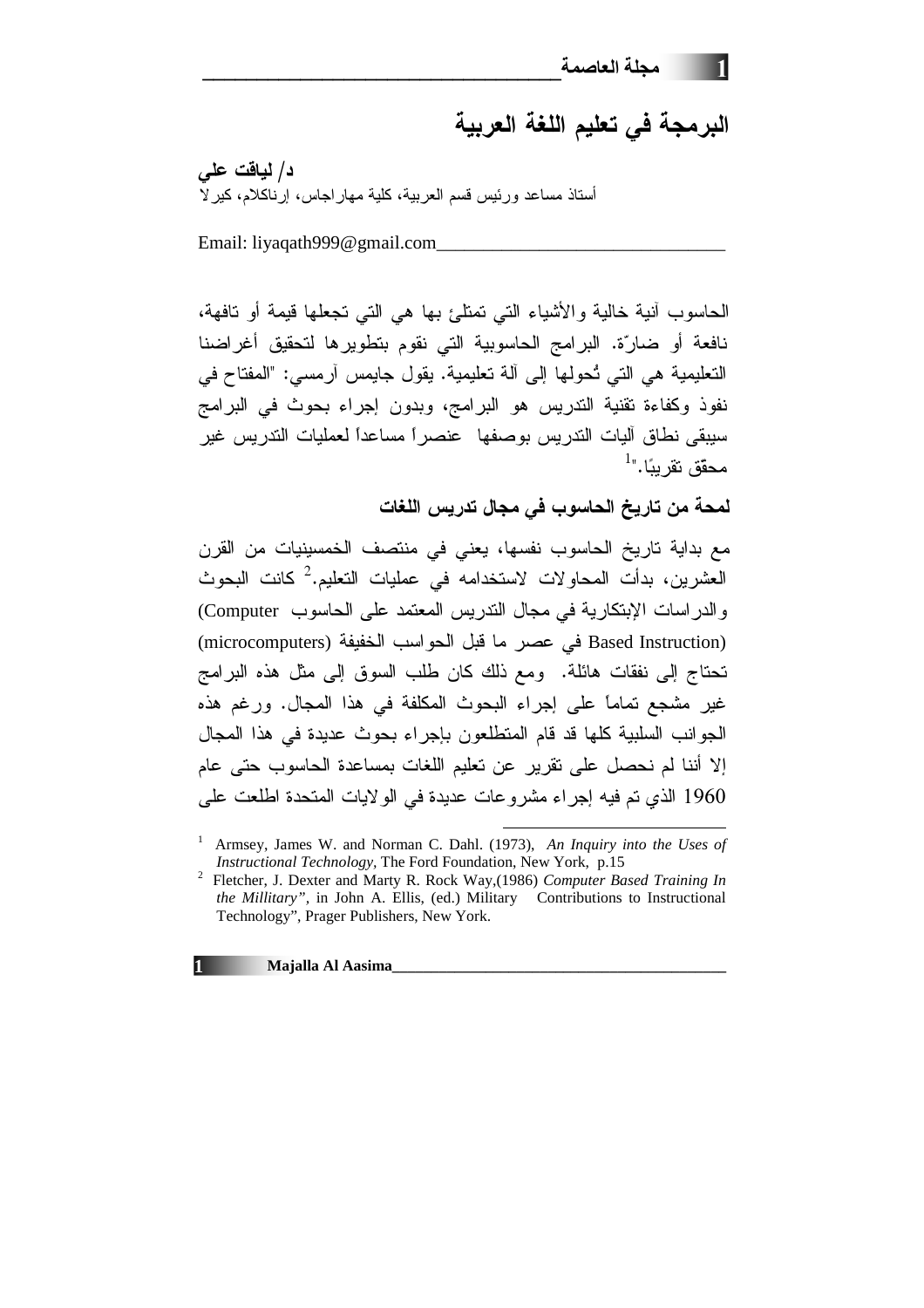نطاق استخدام الحاسوب في تدريس اللغات الأجنبية في التربية العليا. وفي معظم الأحوال استخدم الباحثون في بحوثهم حواسب متواجدة في جامعاتهم لمقاصد أخرى وبر امجها المختلفة.<sup>1</sup>

قامت شرکة کندرول داتا کوربوراشن (Control Data Corporation) بأعمال بحثية بالنعاون مع جامعة إيلينوييس بأرباناجامباين لنطوير أجهزة وبرامج خاصة لاستخدامها في نظام "العقل المبرمج لعمليات التعليم الألي" – (Programmed Logic for Automatic Teaching Operation - بلانو (PLATO وكانت في بلاتو برامج خاصة لتعليم اللغات الأجنبية الكثيرة وبما فيها اللغة العربية.<sup>2</sup> بعد انتشار الحواسب الخفيفة – يعني في أوائل الثمانينيات – لم يعد تطوير البرامج في هذا المجال عملية صعبة وذات تكلفات كبيرة لأن الحواسب الخفيفة لاتستدعى ربطها بالحواسب الرئيسية التي توجد فقط في الجامعات أو الشركات الكبيرة. ظهرت في هذه الفترة بحوث ثورية في مختبرات بعض الجامعات اطلعت على إمكانية تطوير برامج حاسوبية يصلح استعمالها في البحوث في العلوم اللغوية المختلفة ولنقييم المهار ات اللغوبة.

وفي الجملة ما كانت أوائل الثمانينيات وقتًا نشيطًا في نشوء "دراسة اللغات بمساعدة الحاسوب" – "كال" – Computer Assisted Language Learning) (CALL لامتياز الفكرات التي اقترحت فيها والمناقشات المهنية التي نمت. وكان معظم الأعمال في مجال الندريس المعتمد على الحاسوب إما قد تم اِنتاجه من قبل المنظمات التابعة للجيش الأمريكي وإما هي مدعومة بها.<sup>3</sup>

Majalla Al Aasima

 $2^{\sim}$ 

Chapelle, Carole A, (2001), Computer Applications in Second Language Acquisition, Cambridge University Press, U.K. p. 3

Chapelle, Carole A, (2001), Computer Applications in Second Language Acquisition, Cambridge University Press, U.K., p.6

<sup>&</sup>lt;sup>3</sup> Fletcher, J. Dexter and Marty R. Rock Way,(1986) Computer Based Training In the Millitary", in John A. Ellis, (ed.)

Military Contributions to Instructional Technology", Prager Publishers, New York.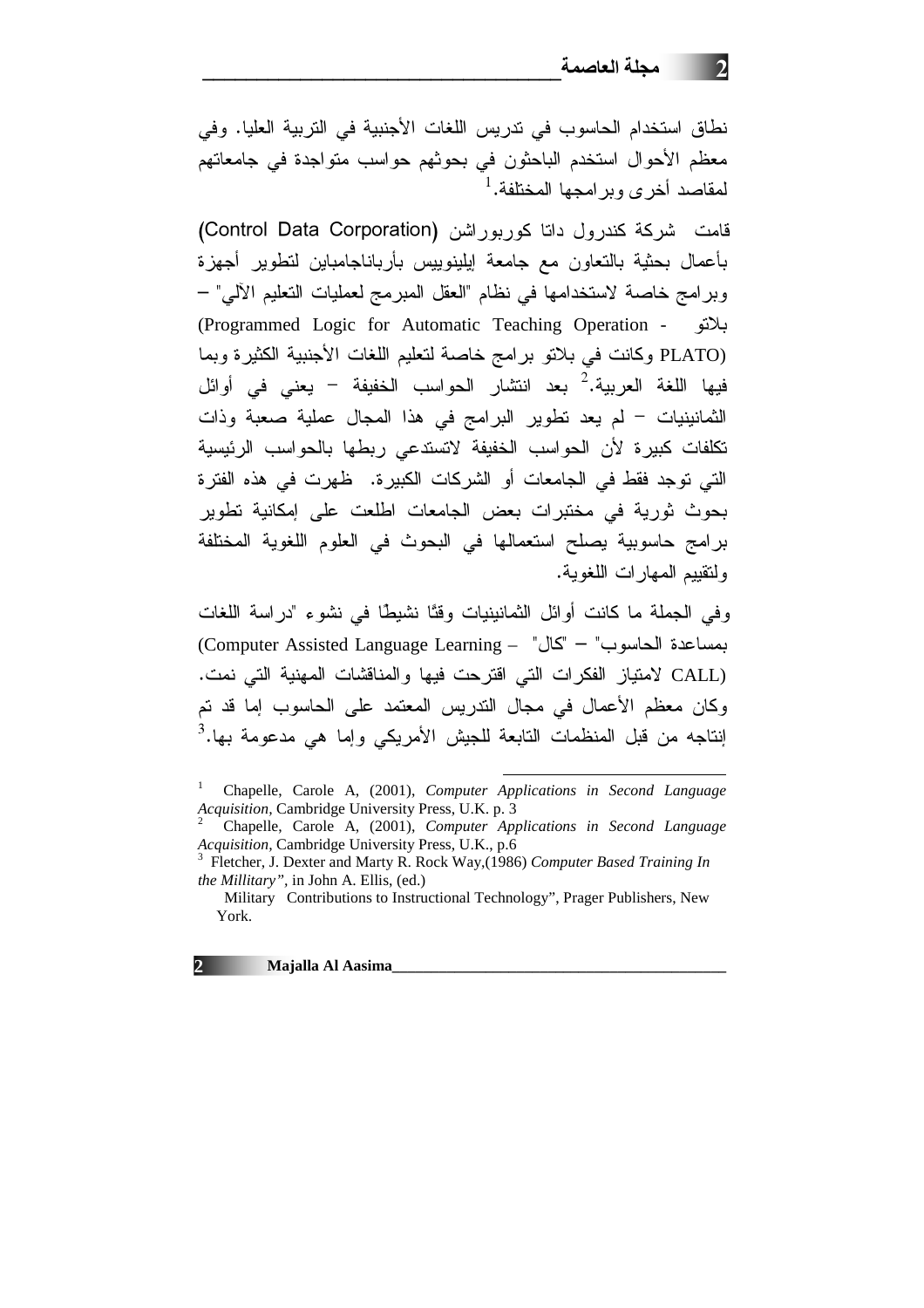وبصف العالم لورنز Loritz هذه المرحلة وصفًا ملائمًا إذ وصفها بأنه كان "وقت المراهقة" في نموّ تعليم اللغات بمساعدة الحاسوب... "وقت الاستطلاع ووقت القوة والنشاط والنمو السريع ووقت نترك فيه الطرق القديمة و نولد فيه الشخصيات الجديدة ونولد من جديد. "<sup>1</sup>

وفي الثمانينيات كان الباحثون وطلاب العلوم اللغوية يتساءلون "هل يمكن استعمال الحاسوب في عمليات تعليم اللغات الأجنبية"، ولكن تغير السؤال في التسعينيات إلى "ماهى أحسن الطرق لاستخدام الحاسوب في تعليم اللغات؟" ونطورت البحوث والدراسات العديدة في أقسام اللغات والجامعات والمعاهد الخاصة في شتى أنحاء العالم حيث حاول بعضها إحلال الحاسوب محل معلم اللغة و حاول بعض أخر التحويلها آلة قوية في أيدي المعلمين الماهرين. والآن نحن في عالم تعد فيه قدرة الطلاب للاتصال بوساطة الوسائل الإلكترونية من مهار اتهم اللغوية.<sup>2</sup>

إن كثيرًا من البرامج الموجودة في الأسواق يقوم في شموليتها مقام معلم للغة العربية، ويلتجأ الطلاب إلى استخدام هذه البرامج التي نتوفر فيها دروس مبرمجة لتعليم اللغة العربية حينما يواجهون قلة المعلمين الماهرين لتعليم اللغة العربية أو حينما لا يتيسر لهم الحضور في دورة تعليمية منظمة. وهذه الحقيقة لاثُبرر تخمين البعض بأن لمثل هذه البرامج أهمية أقل أمام الطلاب الجامعيين لما بحصلون على محاضر ات كافية في داخل الصفوف. بل على العكس، إن هذه البرامج آلة قوية في أيدي معلم ذكي مخلص في تحويل تجربة الدراسة تجربة لذيذة جذابة لجميع الطلاب وللوصول إلى أهدافه بأيسر جهد و أقل و قت و أسهل طريق.

<sup>&</sup>lt;sup>2</sup> Chapelle, Carole A, (2001), Computer Applications in Second Language Acquisition, Cambridge University Press, U.K., p.2.



<sup>&</sup>lt;sup>1</sup> Chapelle, Carole A, (2001), *Computer Applications in Second Language* Acquisition, Cambridge University Press, U.K., p11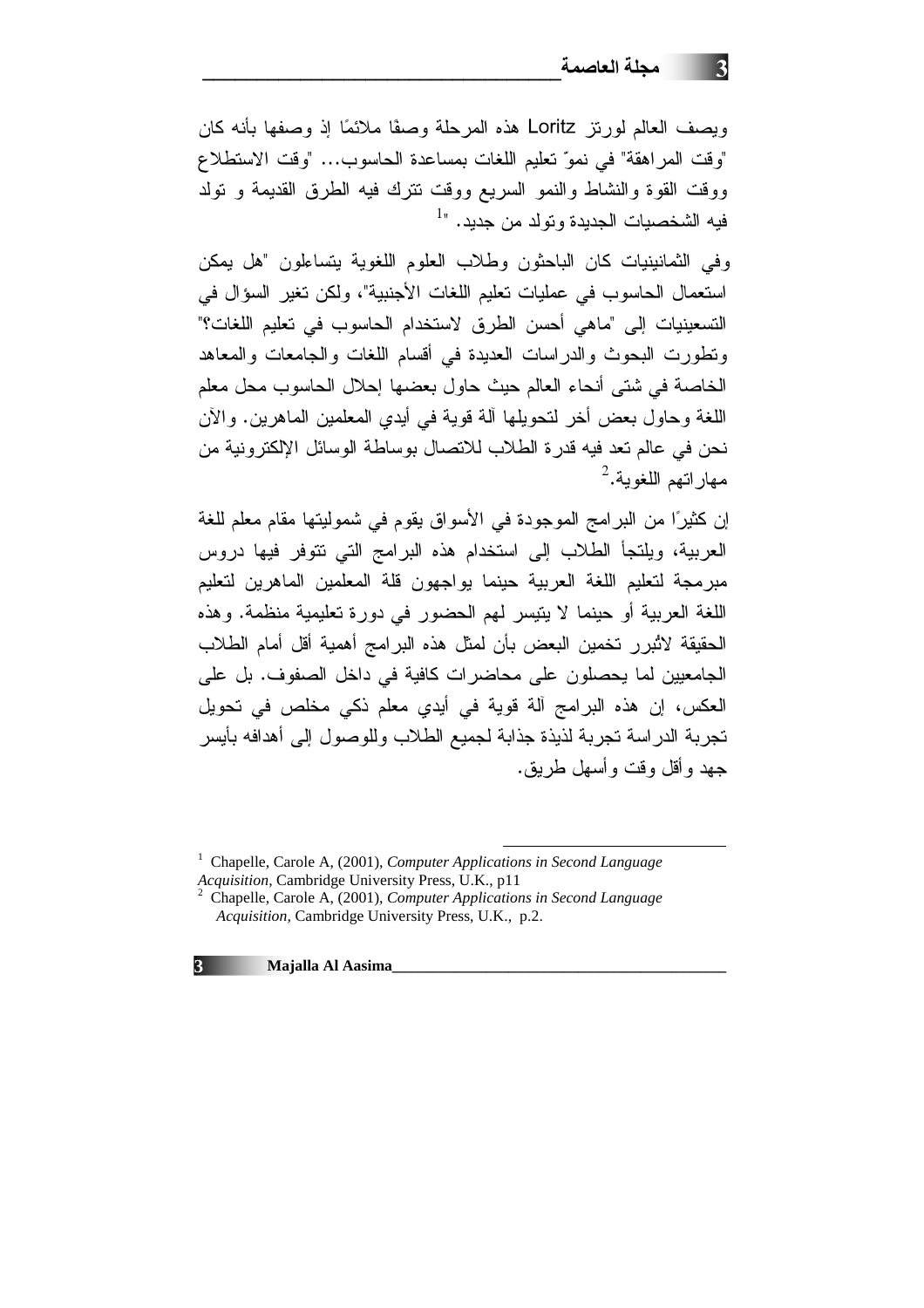فوائد الحواسيب في تعليم العربية

تجتمع في الحاسوب خصائص ومزايا جميع وسائل الانصال بما فيها الوسائل المسموعة والمرئية والمطبوعة. ونجاح المبرمج هو في الاستفادة من هذه العناصر في برنامجه والموازنة فيها. ودراسة أجريت في الولايات المتحدة تُشير إلى أن الدروس المستندة على الحاسوب قادرة على نقليل الوقت المحتاج إليه للدراسة بقدر % <sup>1</sup>.30 ومع ذلك "يؤدي استخدام البرامج الحاسوبية في تدريس اللغات إلى تقليل تلهف الطلاب ولتوجيههم إلى الجانب  $^2.$ الايجابي في در استهم"

البر امج الحاسوبية المستخدمة في تدريس اللغة العربية تتقسم إلى قسمين. ومنها:1) البرامج العامة: ثمة برامج حاسوبية عديدة غير مقصود بها أصلأ تدريس اللغة العربية. يمكن للمعلم استخدامها في تدريس اللغة العربية إذا ر أها ملائمة في تعليم أو تدريب جانب من جوانب المنهج الدراسي بين يديه. فلنأخذ النسخة العربية لبرنامج Windows XP. وهو برنامج من البرامج التشغيلية للحواسب وليس له أي علاقة ظاهرة بتعليم اللغة العربية. ولكن إذا قام المعلم بتحميله في حواسب المعهد أو في حواسب الطلاب الشخصية واستخدمه الطلاب لمدة أسبوع على الأقل سيتعرفون بجميع الألفاظ والمصطلحات المستخدمة في الأعمال الحاسوبية.و منها برامج التقديم الشعبية 2 مثل باور بويينت(Power point) وموفى ميكار (Movie maker )و غيرها ) البرامج الخاصة لتدريس اللغة العربية بما فيها البرامج الشبكية من هذا النوع. وهناك مئات من البرامج في هذا القسم والتي تقوم بتسويقها شركات عاملة في هذا المجال وتستهدف بها طلاب اللغة العربية والباحثين فيها. ومن هذه البرامج ما ثُركز على جانب خاص من جوانب دراسة اللغة العربية

 $\overline{a}$ 

**4 Majalla Al Aasima\_\_\_\_\_\_\_\_\_\_\_\_\_\_\_\_\_\_\_\_\_\_\_\_\_\_\_\_\_\_\_\_\_\_\_\_\_\_\_\_\_\_\_**

<sup>&</sup>lt;sup>1</sup> Khan, N. (2004), *Educational Technology*, Rajat Publications, New Delhi, p105 <sup>2</sup> Huang, Shih-Jen, Communicative Language Teaching in a Multimedia Language Lab, Source:

http://iteslj.org/Techniques/Huang-CompLab.htm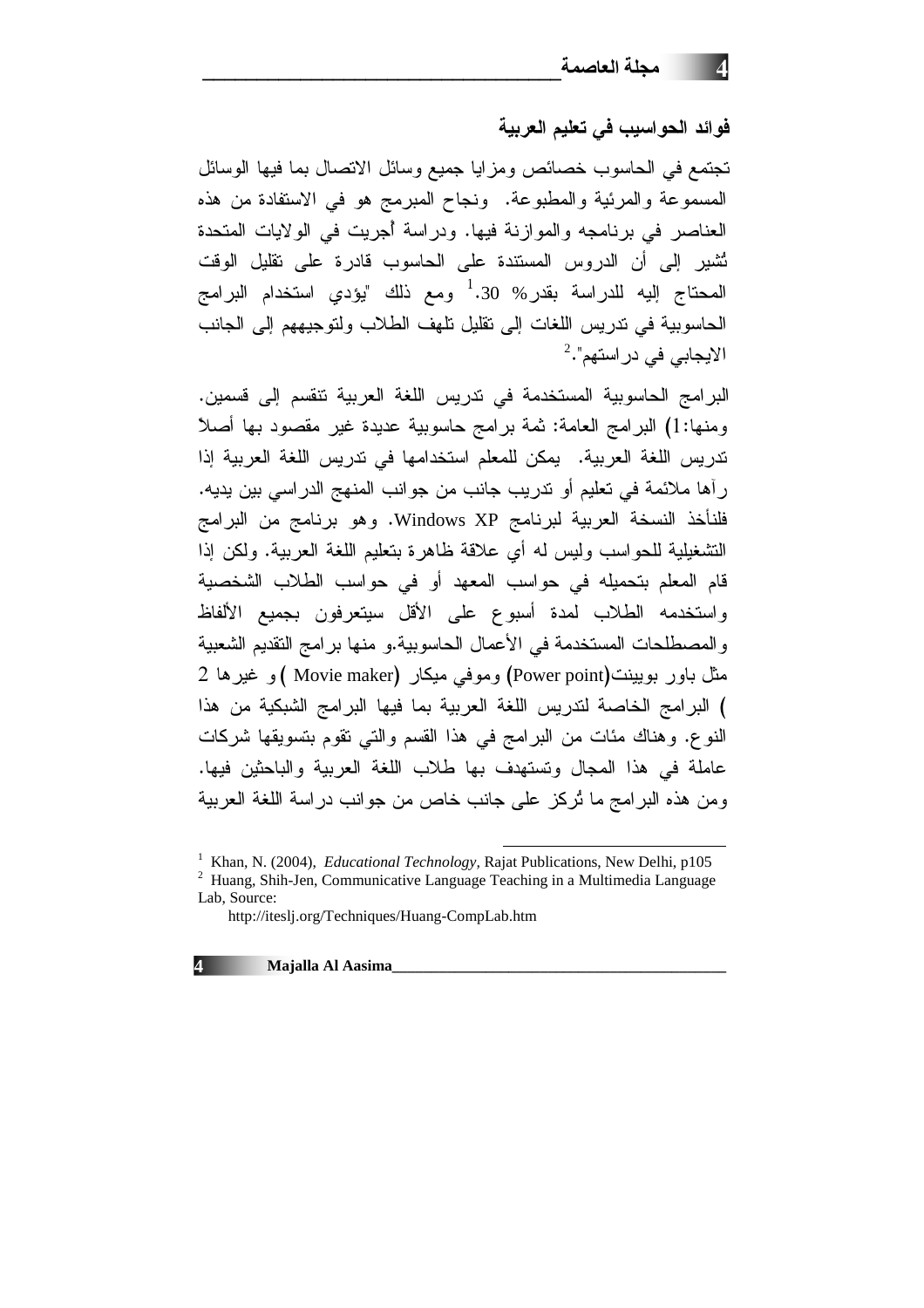أو على مهارة من مهارتها وأخرى تعالج جميع الجوانب المتعلقة باكتسات المهارات المختلفة في اللغة. وفي منظور عام، إن البحوث المعاصرة في مجال الحواسب نسعى لإحداث الأشياء في صورة "شبه حقيقية" virtual) ّا eality) وتعذه محاولة لإحداث الأشياء على الشاشة بأشبه صورة بما هي في العالم الحقيقي. فحينما نتطبق نتائج هذه البحوث في مجال تعليم اللغات الأجنبية يستطيع الطلاب أن يتكلموا بالأشخاص الذين يظهرون على الشاشة ويعيشوا معهم في بيئة اللغة التي يدرسونها في صورة طبيعية. <sup>1</sup>

## خطوات البرمجة التعليمة في اللغة العربية:

عملية نطوير البرامج (Programming Process)، والتي نعرف أيضا باسم دورة الحياة لتطوير البرامج (software development life-cycle)، هي مراحل معيارية تفرض على تطوير البرامج الحاسوبية.(11) ثمة أربع خطوات في تطوي أي برنامج حاسوبي بغض النظر عن اللغة البرمجية التي نستخدمها. فهي: 1) التصميم 2) الترميز 3) التحقيق أو الاختبار 4) الصبانة.<sup>2</sup> وفي نجاح كل هذه الخطوات في تطوير برنامج في تعليم العربية يجب أن يقوم بها شخص ماهر في الجانبين – نديس اللغة العربية ولغات البرمجة أو أن يتعاون فيها أكادمي في ندريس اللغة العربية مع خبير في البر مجة. نفسر أدناه تطبيقات هذه الخطوات مطابقا لهذا النمط الثاني:

1) التصميم: هذه هي أهم الخطوات بالنسبة إلى الأكادمي. كلما اكتملت جهود الأكدمي في هذه الخطوة يتيسر للمبرمج عمله في الخطوة الثانية. وعلى الأكادميون أن يوضح الأغراض الدراسية و طريقة سير البرنامج و العناصر التي يريد أن يضمّنها فيه مثل النصوص والصور والفيديو والأفلام المحرّكة

 $\overline{a}$ 

**5 Majalla Al Aasima\_\_\_\_\_\_\_\_\_\_\_\_\_\_\_\_\_\_\_\_\_\_\_\_\_\_\_\_\_\_\_\_\_\_\_\_\_\_\_\_\_\_\_**

<sup>&</sup>lt;sup>1</sup> Khan, N. (2004), *Educational Technology*, Rajat Publications, New Delhi,. p108 <sup>2</sup> http://www.suite101.com/content/how-to-develop-a-computer-program-a96012 visited on 06/12/2010,

Wikipedia visited on 06/12/2010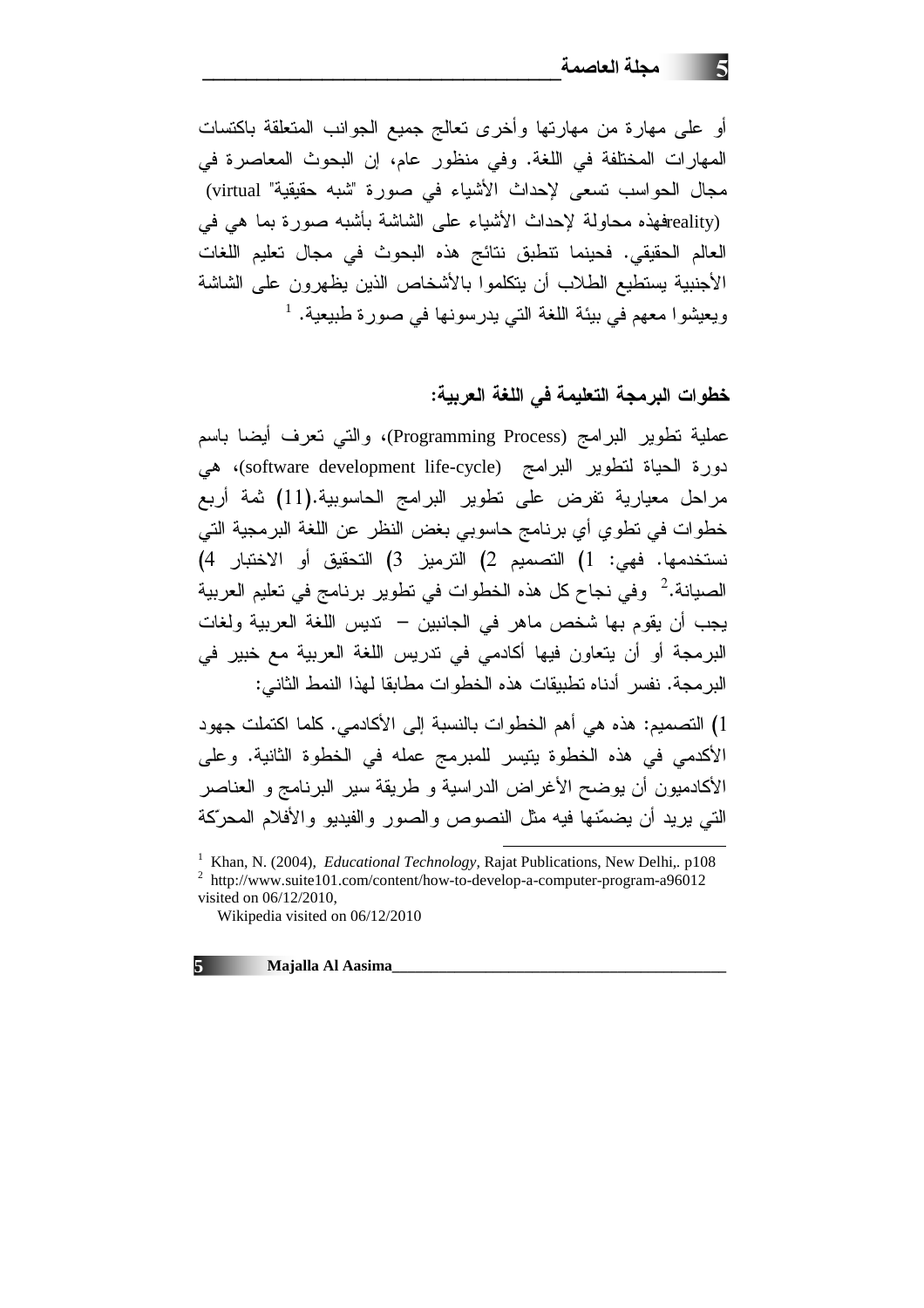وغيرها وطريقة الندريبات وما إلى ذلك من العناصر المهمة. وعليه أيضاً نقسيم المضومون إلى وحدات مختلفة مطابقاً للنقاط التالية.

- 1. نتظيم البرامج طبقاً للمبادئ البيداغوجية:– مسحورين ببهجة "كال" (CALL) كان تركيز معظم المدرسين على القضايا التقنية حتى أخذوا يهملون المسائل البيداغوجية وطريقية التقديم. إن استغلال تقنيات الحاسوب وفوائدها في تطوير البرامج التعليمية في تدريس اللغة العربية تستدعى إلى البحوث الإبداعية في المسائل والقضايا البيداغوجية المتعلقة بهذا المجال الجديد. وتجدر في مثل هذه البحوث ملاحظة جميع خصائص اللغة العربية والصعوبات في استخدامها التحريري في البرامج الحاسوبية.
- 2. أن نكون البرامج نعاملية بين الحاسوب والطلاب:- وإذا كانت غير تعاملية فليس هناك فرق بينها وبين برامج الفيديو العادية. استخدام البرامج التعاملية في تعليم اللغة العربية بمساعدة الحاسوب سيشجع استخدام اللغة للتحادث وبالتالي سيجعل الطلاب يقضون مزيداً من اوفاتهم في ندريب المهارات الشفوية.
- 3. اعتبار الفروق الشخصية:- قد يستخدم هذه البرامج طلاب متفوقون وأخرون منخفضون في المستويين الدراسي واللغوي. فيلزم أن نكون في البرامج خيارات في اختيار الوقت والمستوى الملائمين لكل مستجدم. والنفريع (Branching) آلة قوية لهذا الهدف. وهي أن تكون لكل وحدة دراسية خيارات للعودة إلى وحدات مساعدة. وتقنية الوصلات الفائقة أو hyperlink نوع آخر لتحقيق هذا الغرض – قد تكون الوصلات فيها إلى معاني الألفاظ أو نطقها أو صورها.
- 4. أن نكون منتوعة النشاطات: يجب ألا يكون البرنامج مليئًا بالمحاضرات أو النصوص الطويلة. فعلى المبرمج أن يستفيد من التقنيات الجديدة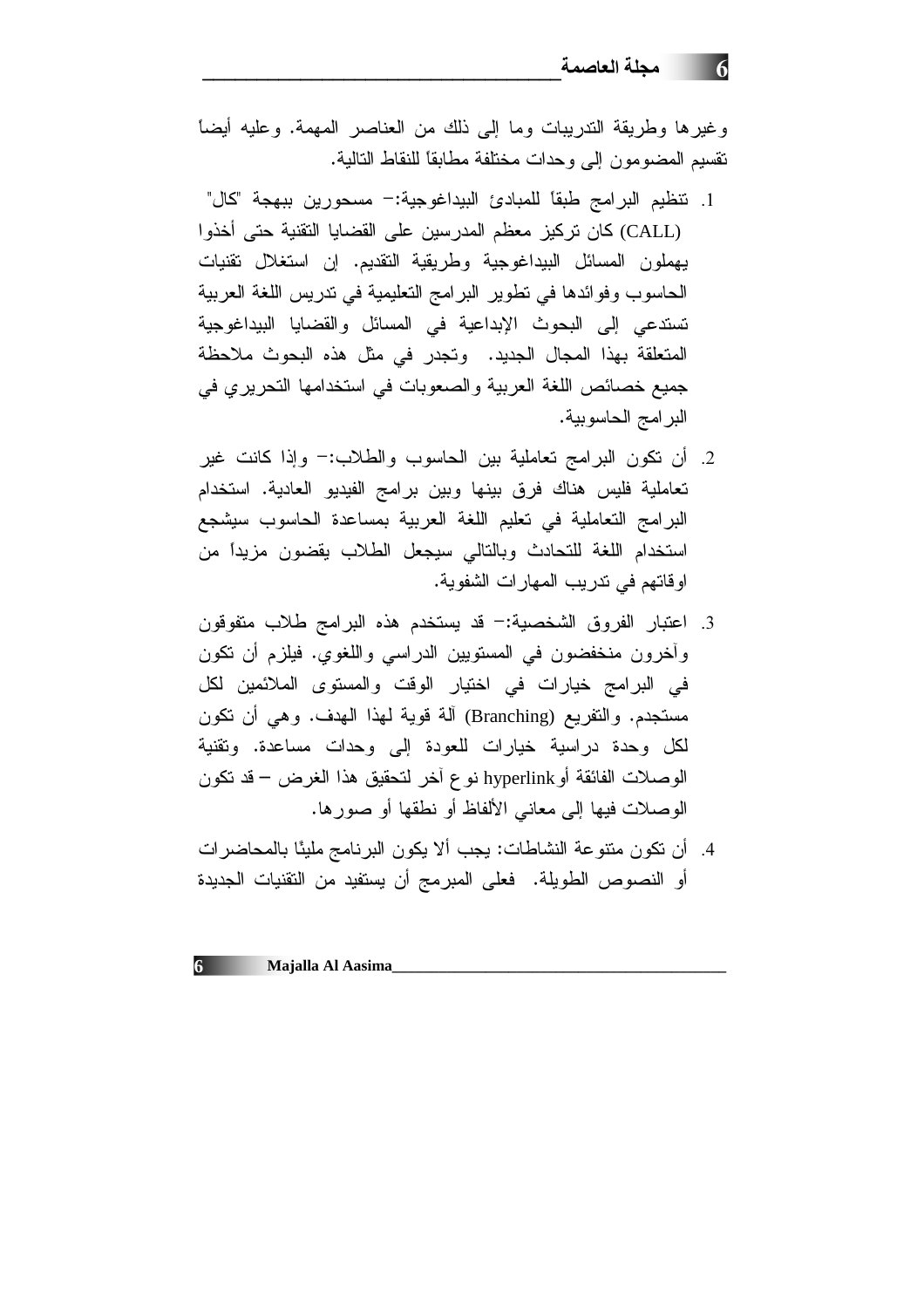المنتوعة في عالم الحواسب لتقديم المعلومات وتحضير الأصوات والمحادثات في صورة جذابة.

- 5. أن تكون فيها آليات التحريض الذاتي مثل ما تُهنئ المستخدم حينما يسير في سرعة جيدة إلى الهدف المنشود أو ما تُحرضه حينما يبطئ فے سبر ہ.
- 6. أن نكون فيها آليات لتحليل الجوانب الإيجابية والسلبية في ردود الطالب. إن جميع خيار ات الردود للمثير ات في البرنامج تكون مصممة مقدما، فلذلك إن إضافة تحليل إلى كل هذه الخبار ات أمر بسبط.

طبيعة البرمجة الحاسوبية في تدريس اللغات:

يقدم برنامج ''كال'' المثالي إلى الدارسيين مثيرات نطلب منهم الإجابة/ الرد. ويمكن إيجاد هذه المثيرات في صور مختلفة مثل النصوص أو الصور أو الأصوات أو الفيديو. فيمكن إجابة الدارس في صورة الكتابة آليًا او باستخدام الفأرة أو بالتكلم من خلال المذياع. فيكون رد الحاسوب بتصحيح هذه الإجابة أو تخطيئها. فيوجد في بعض هذه البرامج المنطورة تحليلات مفصلة لإجابات الدارسين. والنفريع إلى الدروس الفرعية والأنشطة العلاجية من الملامح العادية في برامج كال.

## الاختبار ات بمساعدة الحاسوب

إنّ الاختبار ات العادية في اللغة ستتحصر في تحقيق علم الطالب عن اللغة وتفشل في تحقيق مهاراته اللغوية. إن قوة الطالب في اللغة شيئ وعلمه عنها أو فيها شيء آخر لا تتساويان بالضرورة. لأن القوة في اللغة عبارة عن مجموعة من المهارات المتعلقة باللغة. فيلزم على الباحثين في هذا مجال البرمجة التعلمية أن يحاولوا لتطوير برامج جديدة قادرة لتقييم مختلف